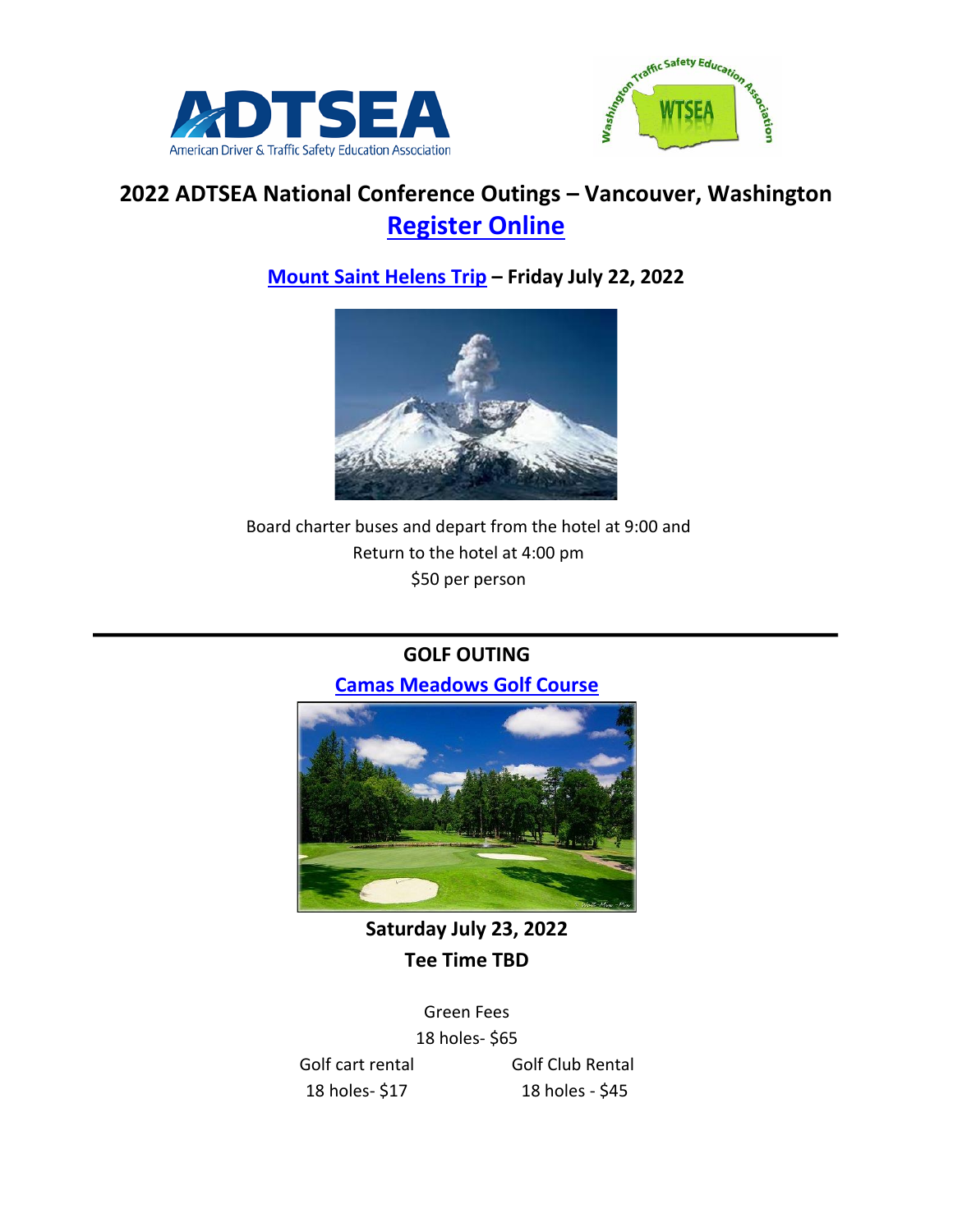#### **Host Outing – Tuesday, July 26, 2022**

**[Portland Spirit Dinner Cruise](https://www.portlandspirit.com/)**

Board Buses at 5:30 pm Board Boat at 6:30 pm, Sail at 7:00 pm Cruise 7:00 – 9:30 pm



Hop aboard the Portland Spirit for a memorable river adventure, departing from Downtown Portland. See the sights of Portland, Oregon from a unique perspective — the Willamette River! Enjoy delicious Northwest cuisine prepared fresh on board during this quintessential Portland experience. Dinner will be your choice of plated entrée including a vegetarian option, salad, bread, dessert, soda, coffee, hot and iced tea. A cash bar will also be available.

After dinner visit the starlight viewing deck on the Upper Level. A partially covered with patio style seating and live narration as you cruise along the river!

\$95 per person includes transportation

ADTSEA has reserved the lower deck which is handicap accessible. Space is limited so sign up today! [Register Online](https://www.adtsea.org/conference-registration.phtml)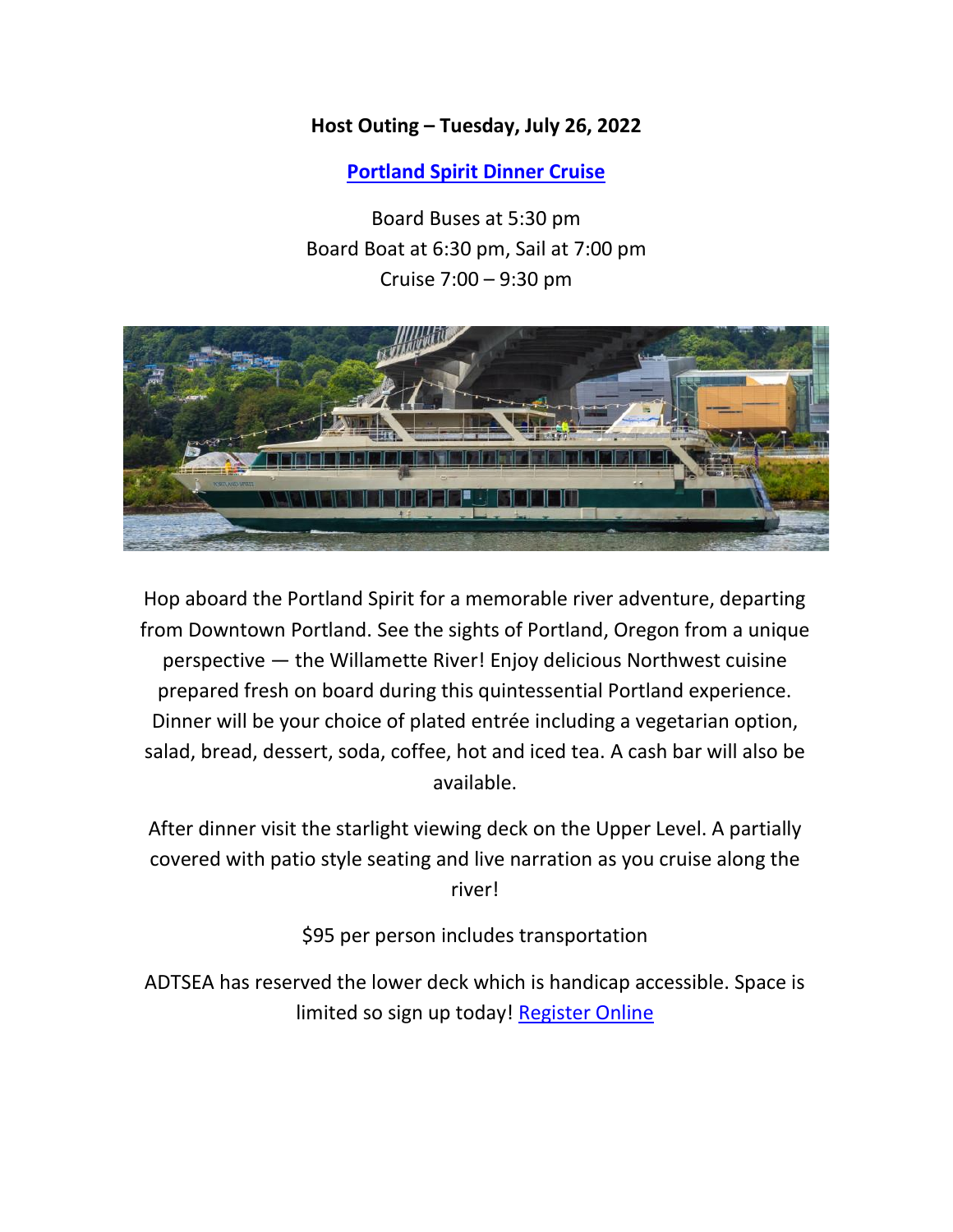## **Other Activities to do in Vancouver, Washington**

#### **<https://www.visitvancouverwa.com/things-to-do/>**

#### **[Vancouver Farmers Market](https://www.vancouverfarmersmarket.com/)**



A short walk across the park from the Vancouver Hilton! 8th & Esther Street, Vancouver, WA 98660 Phone: 360-737-8298 Time: Saturday - 9:00 AM to 3:00 PM; Sunday - 10:00 AM to 3:00 PM

The market is Southwest Washington's #1 visitor attraction and home to more than 100 vendors. You'll discover fresh and local produce, flowers, plants, baked goods, delicious food, pet treats, and accessories for yourself, home, or garden.



What does a day at The [Waterfront](http://thewaterfrontvancouverusa.com/) look like? Plan to grab a fresh seafood dish on the [WildFin](http://www.wildfinamericangrill.com/) patio—or swing by the seasonal walk-up What A [Catch](https://www.visitvancouverwa.com/listing/what-a-catch-fishbar/3064/) Fish Bar window for a quick bite of fish 'n' chips and a soft-serve ice cream cone—while watching sailboats pass by the 90-foot Grant [Street](https://www.visitvancouverwa.com/listing/grant-street-pier/2989/) Pier. A gathering place for all who visit the Waterfront, the cablestayed pier is the focal point of the new waterfront park, complementing the surrounding \$1.5 billion project by Gramor Development. Grab a local beer from Ruse [Brewing](https://www.visitvancouverwa.com/listing/ruse-brewing%e2%80%99s-crust-collective-coming-soon/3201/) or The Waterfront Taphouse, or sip a Washington wine at Maryhill [Winery's](https://www.visitvancouverwa.com/listing/maryhill-winery/3005/) newest satellite tasting room. You can even do a whole wine walk to six tasting rooms within a few blocks! Head to [Twigs](http://twigsbistro.com/) Bistro if a martini is your drink of choice, or just enjoy a tasty supper while the sun sets on the horizon. For a riverside retreat, stay at the **Hotel Indigo**—a unique and vibrant boutique property that exudes the local culture of Vancouver—and enjoy a gourmet steak dinner on El Gaucho's terrace patio (both coming soon).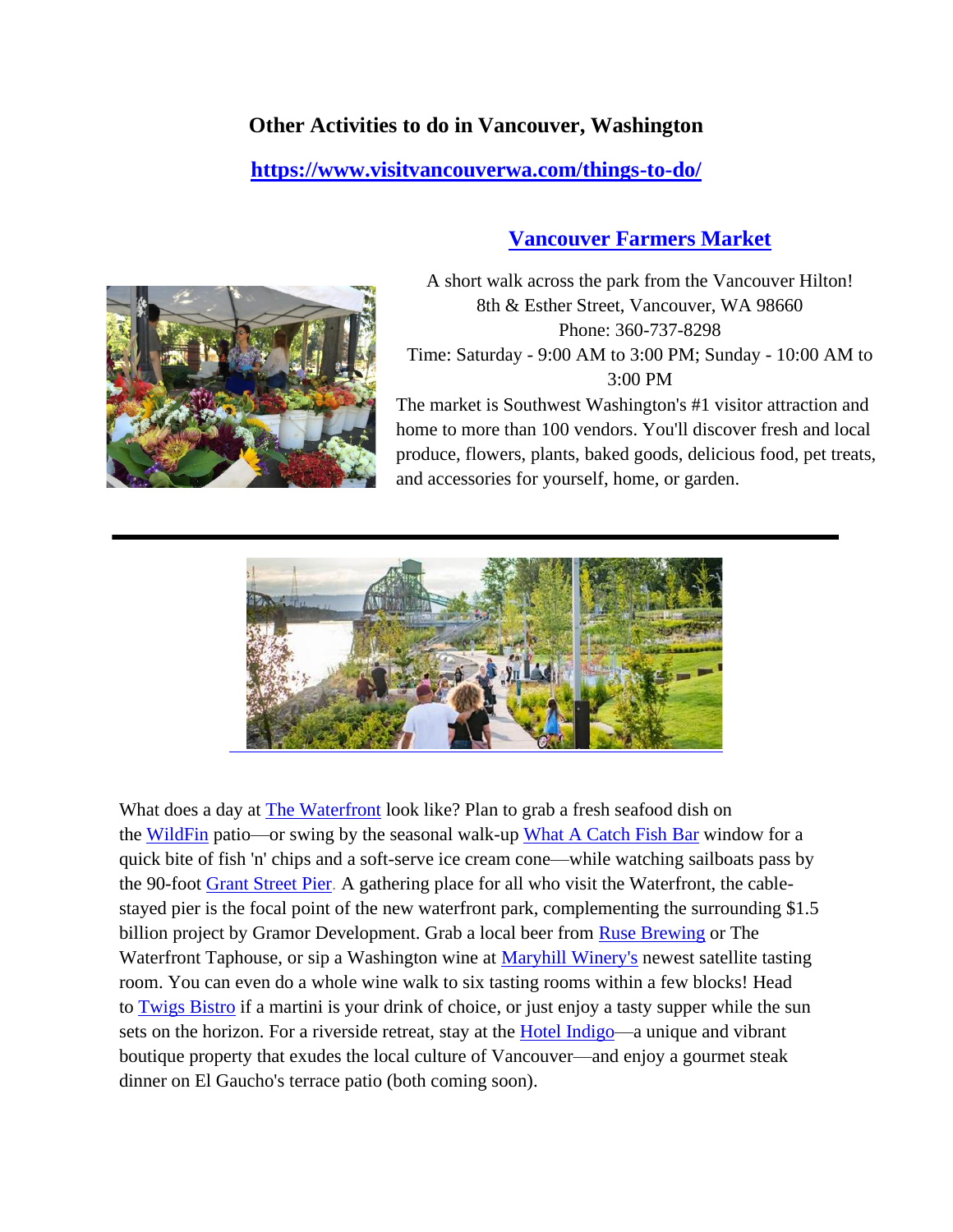# **[Fort Vancouver](https://www.nps.gov/fova/index.htm)**

Located on the north bank of the Columbia River, in sight of snowy mountain peaks and a vibrant urban landscape, this park has a rich cultural past. From a frontier fur trading post, to a powerful military legacy, the magic of flight, and the origin of the American Pacific Northwest, history is shared at four unique sites. Discover stories of transition, settlement, conflict, and community.





**[Pearson Air Museum](https://www.nps.gov/fova/learn/historyculture/pearson.htm)** and its grounds celebrate aviation history with historic structures and archaeological sites tied to the U.S. Army, military aviation, and the colonial Hudson's Bay Company fur trading post. Known for its internationallysignificant World War I-era Spruce Production Division Mill Site, the museum is also located next to one of the oldest continually operating airfields in the United States.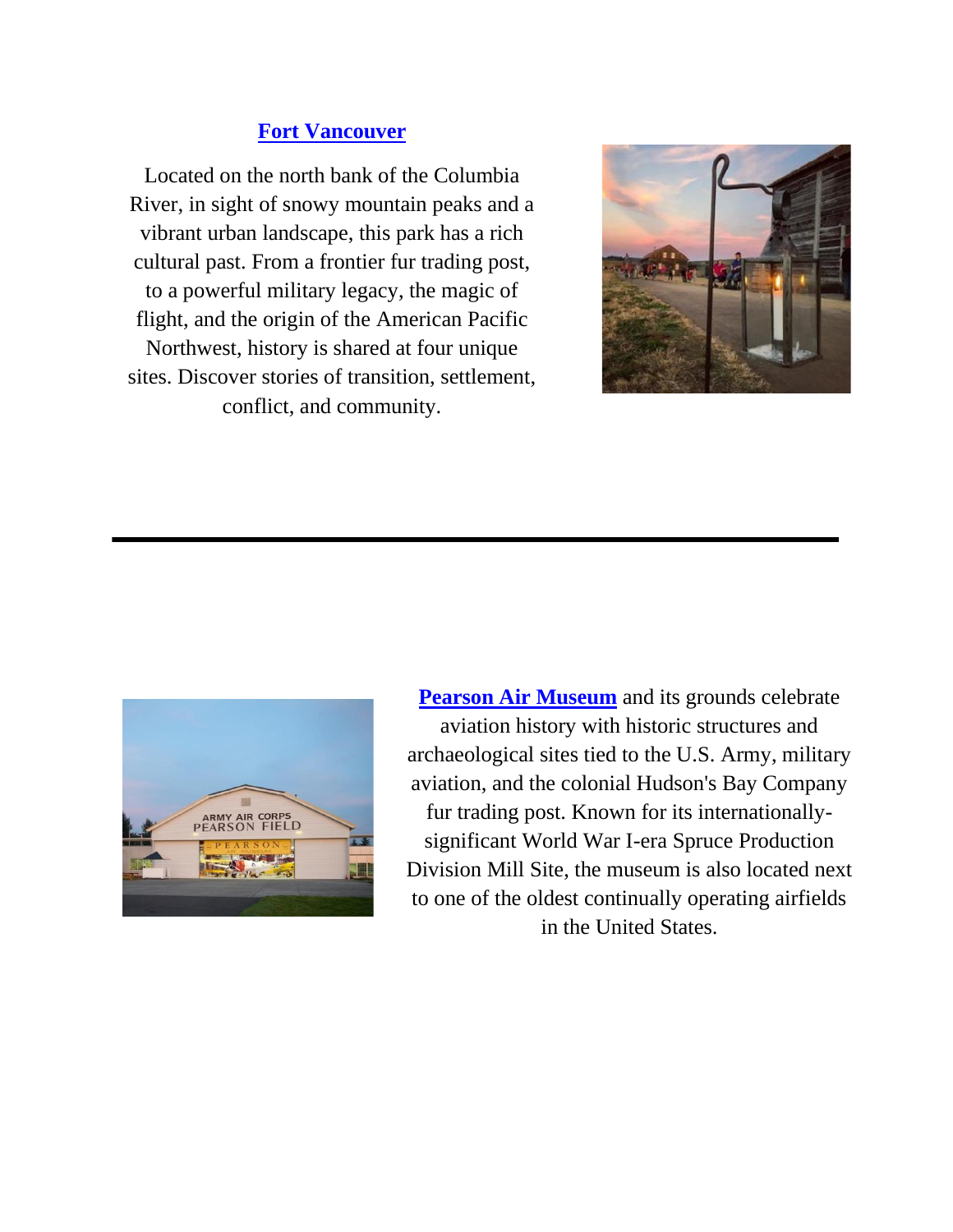# **[Clark County Historical Museum](https://cchmuseum.org/)**

Located just off Main Street between downtown and Uptown Village, the museum is operated by the Clark County Historical Society (founded in 1917) and housed in Vancouver's 1909 Carnegie Library building. The building is listed on the National Register of Historic Places and received a recent overhaul, including new flooring, fresh paint, exterior improvements, and enhanced meeting space.



# **[Vancouver Mall](https://www.shopvancouvermall.com/)**

8700 NE Vancouver Mall Drive, Vancouver, WA 98662

Southwest Washington's largest and only enclosed shopping center with more than 75 of your favorite stores including Macy's, JCPenney, Old Navy, H&M and more. Dine at more than 20 eateries, take a break in the children's play area or catch the latest movie at AMC 23.

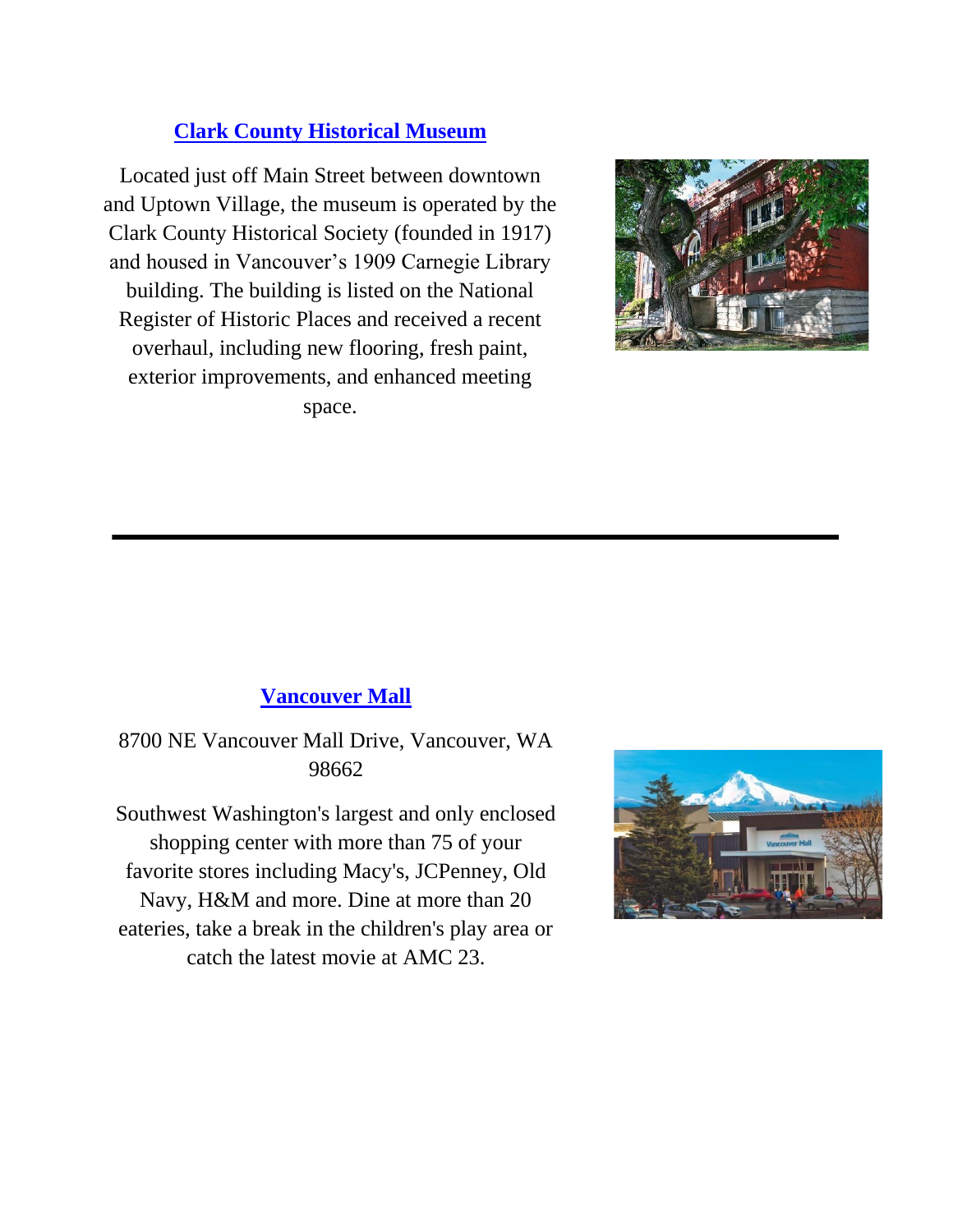## **[Downtown & Uptown Vancouver](https://www.visitvancouverwa.com/things-to-do/shopping/downtown-vancouver/)**



Downtown Vancouver is the city's hub, thriving with locally-owned boutiques, antique shops, and specialty stores. In search of a vintage lifestyle boutique? Check out Most [Everything](https://www.visitvancouverwa.com/listing/most-everything/2460/) for your latest treasure and 1709 [Records](https://www.visitvancouverwa.com/listing/1709-records/2878/) to fill your craving for classic tunes. Shop more vintage adornments, apparel, and furniture at [Urban](https://www.visitvancouverwa.com/listing/urban-barnhouse-vintage-furniture-%26-garden/2777/) [Barnhouse](https://www.visitvancouverwa.com/listing/urban-barnhouse-vintage-furniture-%26-garden/2777/) and Main Street [Vintage.](https://www.visitvancouverwa.com/listing/main-street-vintage/2576/) For the unique opportunity to give back to the local community while you shop, find Divine [Consign](https://www.visitvancouverwa.com/listing/divine-consign-furniture/2492/) across from [Wild](https://www.visitvancouverwa.com/listing/wild-fern-boutique/2865/) Fern [Boutique.](https://www.visitvancouverwa.com/listing/wild-fern-boutique/2865/)

Head uptown for a shop-til-you-drop selection of welcoming boutiques and antique shops surrounded by diverse dining options. Within walking distance of downtown, Uptown Village spotlights local and independent shops with Main Street charm. Specialty stores provide shoppers with anything from the [hottest](https://www.visitvancouverwa.com/listing/i-like-comics/2800/) [comic](https://www.visitvancouverwa.com/listing/i-like-comics/2800/) books to herbal health products.

Cross the Columbia River and **[Explore Nearby Portland, Oregon](https://www.travelportland.com/)**



**[Union Way Shopping Arcade](https://www.travelportland.com/attractions/union-way-shopping-arcade/)**

Since 2013, Union Way has been connecting West Burnside Street with Southwest Harvey Milk Street via an indoor shopping arcade full of hip local retailers and eateries.